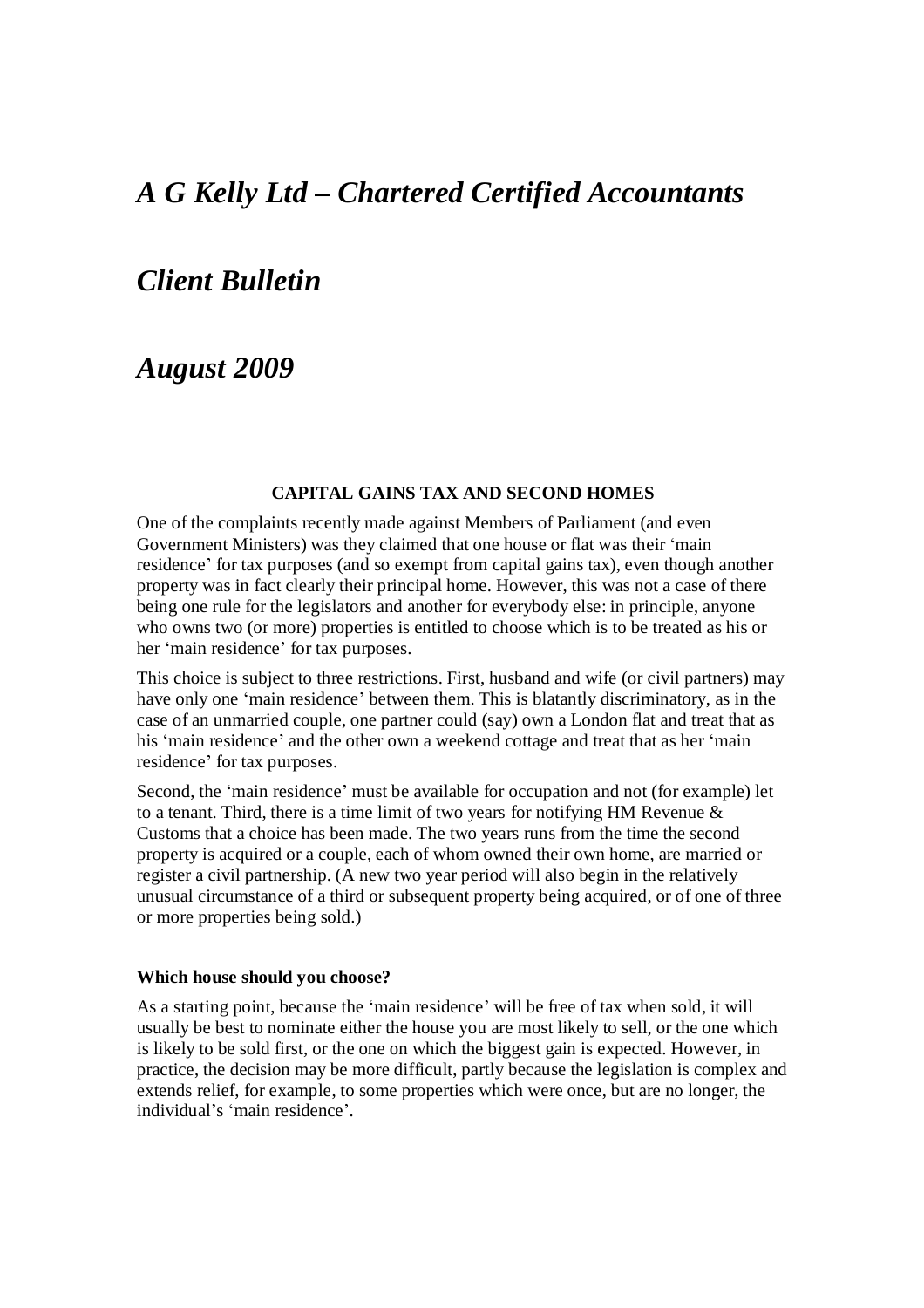By the way, there is no requirement for the nominated 'main residence' to be in the United Kingdom – it could, for example, be a cottage in France (though there might be problems showing that it was a residence at all, let alone a main residence, if it was regularly let out to holidaymakers).

If no choice has been made and notified to HMRC, the exemption will be given for the property which is in fact the individual's (or the couple's) main home. However, even if 'Green Gables' is clearly the individual's main home and he wants it to be treated as such for tax purposes, he should still make a formal choice and notify HMRC. This is because, whilst there is a two-year time limit for making the choice, that choice, once made, can at any time thereafter be changed, if desired with up to two years' retrospective effect. Accordingly, formally nominating one property as your main residence keeps the option open to change to the other, should something unexpected occur.

Because the legislation is very complex, and because substantial amounts of tax can be at stake, we would recommend clients to keep us informed of their property acquisitions and disposals and to discuss the position with ourselves before making or changing a 'main residence' election. Finally, if you already have two properties, which you have owned for more than two years, but have not yet made a nomination, it may still be possible to retrieve the position, at least for the future – please contact us for individual advice on this point.

#### **EMPLOYEE SUBSISTENCE PAYMENTS**

HMRC have published a table of day subsistence rates which they will allow to be paid tax and NIC-free, provided the employer has a PAYE Dispensation Agreement. Hitherto employers have had to negotiate allowable rates individually – and it will still be open to individual employers to seek approval for higher rates if they believe they are justified.

Subsistence allowances may only be paid tax-free where the employee is working away from base – for example, he is sent to work on a customer's premises or is required to attend a training course. Additionally, the Revenue guidance says that tax-free payments may only be made where the employee actually incurs expenditure on meals and not where he takes a packed lunch prepared at home – but they stop short of requiring the employee to produce a receipt.

Subject to that, under HMRC's new table, a 'one meal' payment of up to £5 may be made where the employee has been away from both his home and his usual place of work for at least five hours. For an absence of at least ten hours, a 'two meal' payment of up to £10 may be made.

Additionally, a 'breakfast' payment of up to £5 may be made where the employee leaves home before 6 am *and does not usually set off for work so early*. Also, a 'late evening meal' payment of up to £15 may be paid if the employee finishes work after 8 pm *and does not usually work so late*. Note that, like the 'one meal' and 'two meal' payments, these allowances may only be paid tax-free if the employee is travelling on business and not where he begins work exceptionally early, or finishes work exceptionally late, at the place where he is usually employed.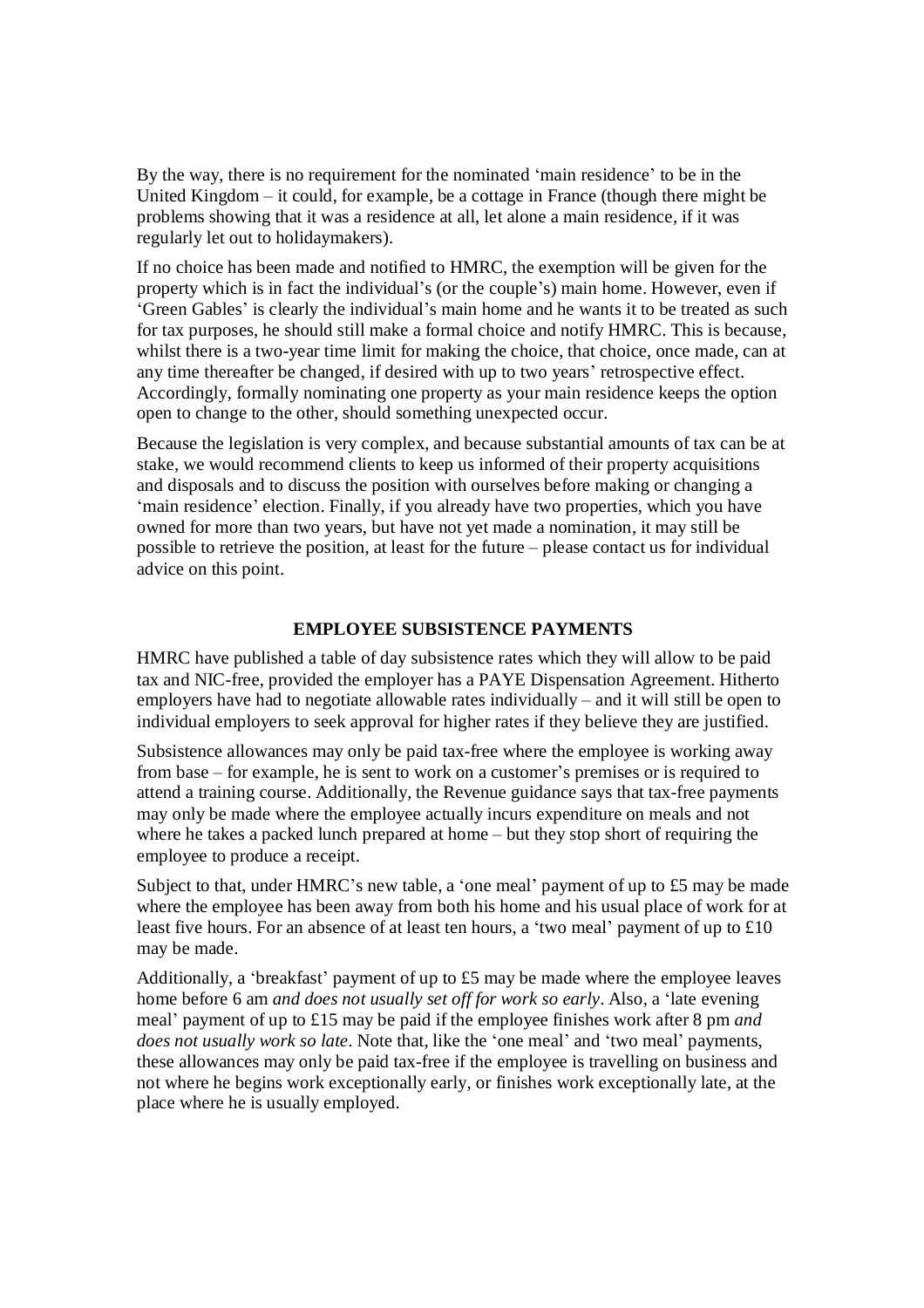The maximum payment for one (very long) day would be £30 (over ten hours, plus breakfast, plus late evening meal).

There are no published rates for overnight subsistence – employers can either reimburse against receipts or agree individual scale rates with HMRC.

Finally, the new table of day subsistence rates does not override the 'working rule agreements' for the construction industry and allied trades.

### **SUBCONTRACTORS IN THE CONSTRUCTION INDUSTRY**

For the last forty years, there has been a running battle between the Revenue and the construction industry over the 'employment status' of tradesmen working in the sector. By and large, the industry has wanted its tradesmen to work as self-employed subcontractors, while the Revenue has wanted to 'recategorise' everyone as employees. What is at stake, of course, are the tax allowances for expenses which can be claimed by self-employed people, and the higher National Insurance contributions payable by employees – not to mention the contributions payable by their employers.

Every few years the Revenue has brought forward new legislation in an attempt to tighten the rules, but overall they have had relatively little success in increasing the number of construction industry workers classified as employees. If the workforce of one firm was reclassified as employees, individuals tended to drift away to other contractors, who would accept them as self-employed and the game began all over again. Employment status disputes were not often litigated, owing to the costs involved, but when one was, it was not unusual for the Tribunal or Court to uphold the tradesmen's self-employed status.

#### **After many setbacks, the Revenue will try a new tactic**

However, the Revenue, supported by the Government, is unwilling to admit defeat and last month (July) announced a totally new approach to the taxation of tradesmen working in the construction industry. The question of employment status – whether an individual is self-employed or employed – will simply be ignored. Instead, everyone working in the industry will be taxed (and pay National Insurance contributions) as if he was an employee *unless either*:

- He provides not only his own labour but also substantial equipment for example, a JCB owner-operator. Provision of ordinary hand tools would not be sufficient; *or*
- He provides all the materials necessary to do the work for example, under a 'supply and fix' contract; *or*
- He provides the services of other workers (for example, a team of bricklayers) rather than just his own labour.

The Government's intention is that an individual tradesman should not be able to circumvent the new rules by working through a one-man company, 'umbrella' company or similar organisation. PAYE will still bite, at latest at the point where the earnings are paid out to the individual.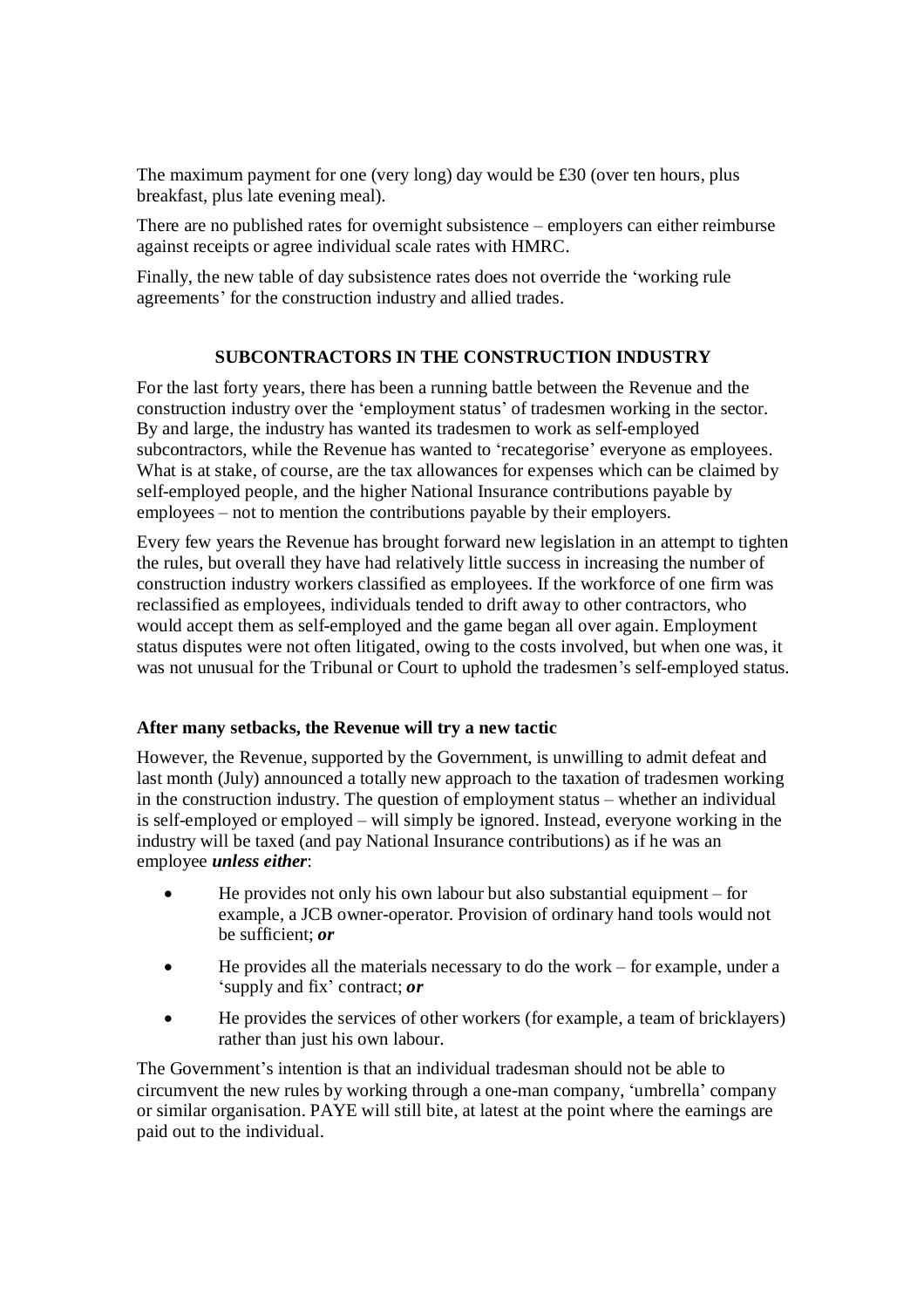However, the new scheme will apply only to payments within the construction industry – by developers and contractors to subcontractors. It will not apply where a tradesman works direct for a householder or a non-construction industry business.

The detail of the new scheme is subject to consultation and the implementation date has not yet been fixed – 6 April 2010 would seem the earliest possible date, with 6 April 2011 perhaps more likely (to minimise the effect on costing for existing contracts). A further announcement is likely as part of this Autumn's Pre-Budget Report.

#### **FINANCE ACT 2009**

The recently-enacted *Finance Act 2009* includes some important amendments to the capital allowances code for equipment and vehicles.

First, there is a 40% first-year allowance for purchases made in 2009/10 (the year 1 April 2009 to 31 March 2010 for companies and the 2009/10 tax year for unincorporated businesses). This sits on top of the £50,000 Annual Investment Allowance, so if a trader spent a total of £120,000 on new machinery in his accounting year to 31 March or 5 April 2010, he would be entitled to claim:

| Annual Investment Allowance – $100\% \times £50,000$ £ 50,000 |          |
|---------------------------------------------------------------|----------|
| First-Year Allowance $-40\% \times £70,000$                   | £ 28,000 |
| Total allowances for the year                                 | £ 78,000 |

Not all machines and vehicles qualify – the main exceptions being motor cars and some fixtures in buildings.

An important planning point is that the Annual Investment Allowance (AIA) is an allowance for the trader's accounting year. Accordingly, it may be possible to claim an immediate write-off for expenditure of up to £100,000 if it is spread over two accounting years. And some environmentally-beneficial equipment qualifies for 100% First-Year Allowances over and above the AIA – examples include energy-efficient lighting systems and refrigerated display cabinets and water-saving taps.

Because of the complex rules governing the expenditure qualifying for various allowances, and the tax advantages which can be gained by timing the expenditure correctly, we would strongly advise any clients considering a major capital investment to discuss their plans with ourselves before entering into firm commitments.

#### **Capital allowances on motor cars**

The new Finance Act also amends the capital allowance code for motor cars. In the past, there has been a special rule limiting the capital allowances that can be claimed on motor cars costing more than £12,000, to £3,000 a year (and also restricting tax relief for lease rental payments on such cars).